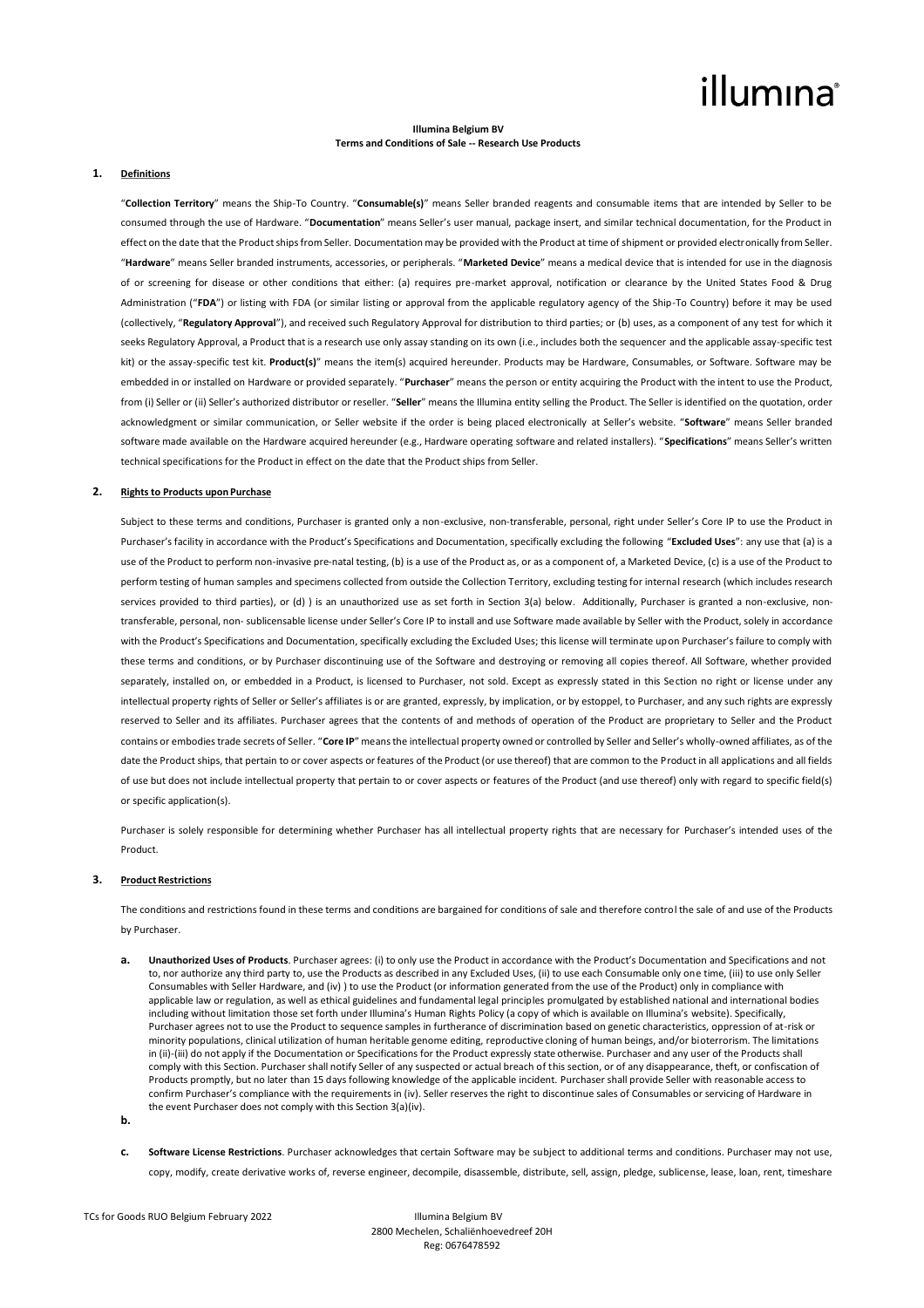or otherwise transfer the Software, nor permit any other party to do any of the foregoing. Purchaser may not remove from the Software, or alter, any of the trademarks, trade names, logos, patent or copyright notices or markings, or add any other notices or markings to the Software. Purchaser may not (and may not attempt to) defeat, avoid, by-pass, remove, deactivate or otherwise circumvent any protection mechanisms in the Software including without limitation any such mechanism used to restrict or control the functionality of the Software.

**d. Third Party Code**. Purchaser acknowledges that certain Software may be subject to additional terms and conditions. To the extent third party code is included in Software and any term or condition of a third party license applicable to such third party code directly conflicts with the terms and conditions set forth herein, the applicable term(s) or condition(s) of that third party license will be applicable only to that third party code and only to the extent necessary to remove the conflict.

## **4. Regulatory**

The Product is labeled "For Research Use Only. Not for use in diagnostic procedures" or with a similar labeling statement. Purchaser acknowledges that (i) the Product has not been approved, cleared, or licensed by the United States Food and Drug Administration or any other regulatory entity whether foreign or domestic for any specific intended use, whether research, commercial, diagnostic, or otherwise, and (ii) Purchaser must ensure it has any regulatory approvals that are necessary for Purchaser's intended uses of the Product.

Illumina intends that its products be used only in a lawful and ethical manner. Purchaser agrees to comply with all applicable laws, regulations, and ethical guidelines promulgated by established national and international ethical bodies when using, maintaining, and disposing of the Product and the information generated from the use of the Product.

## **5. Limited Liability**

TO THE EXTENT PERMITTED BY LAW, IN NO EVENT SHALL SELLER OR ITS SUPPLIERS BE LIABLE TO PURCHASER OR ANY THIRD PARTY FOR COSTS OF PROCUREMENT OF SUBSTITUTE PRODUCTS OR SERVICES, LOST PROFITS, DATA OR BUSINESS, OR FOR ANY INDIRECT, SPECIAL, INCIDENTAL, EXEMPLARY, CONSEQUENTIAL, OR PUNITIVE DAMAGES OF ANY KIND ARISING OUT OF OR IN CONNECTION WITH, WITHOUT LIMITATION, THE SALE OF THE PRODUCT, ITS USE, SELLER'S PERFORMANCE OR ANY OF THESE TERMS AND CONDITIONS, HOWEVER ARISING OR CAUSED AND ON ANY THEORY OF LIABILITY (WHETHER IN CONTRACT, TORT (INCLUDING NEGLIGENCE), STRICT LIABILITY OR OTHERWISE).

TO THE EXTENT PERMITTED BY LAW, SELLER'S TOTAL AND CUMULATIVE LIABILITY TO PURCHASER OR ANY THIRD PARTY ARISING OUT OF OR IN CONNECTION WITH THESE TERMS AND CONDITIONS, INCLUDING WITHOUT LIMITATION, THE PRODUCT (INCLUDING USE THEREOF) AND SELLER'S PERFORMANCE, WHETHER IN CONTRACT, TORT (INCLUDING NEGLIGENCE), STRICT LIABILITY OR OTHERWISE, SHALL IN NO EVENT EXCEED THE AMOUNT PAID TO SELLER FOR THE PARTICULAR PRODUCT CONTAINED IN THE PARTICULAR ORDER THAT DIRECTLY CAUSED THE LIABILITY.

## **6. Limitations on Warranties**

TO THE EXTENT PERMITTED BY LAW AND SUBJECT TO THE EXPRESS PRODUCT WARRANTY MADE IN THESE TERMS AND CONDITIONS SELLER MAKES NO (AND EXPRESSLY DISCLAIMS ALL) WARRANTIES, EXPRESS, IMPLIED OR STATUTORY, WITH RESPECT TO THE PRODUCT, INCLUDING WITHOUT LIMITATION, ANY IMPLIED WARRANTY OF MERCHANTABILITY, FITNESS FOR A PARTICULAR PURPOSE, NONINFRINGEMENT, OR ARISING FROM COURSE OF PERFORMANCE, DEALING, USAGE OR TRADE. WITHOUT LIMITING THE GENERALITY OF THE FOREGOING, SELLER MAKES NO CLAIM, REPRESENTATION, OR WARRANTY OF ANY KIND AS TO THE UTILITY OF THE PRODUCT FOR PURCHASER'S INTENDED USES.

## **7. Product Warranty**

All warranties are personal to the Purchaser and may not be transferred or assigned to a third-party, including an affiliate of Purchaser. All warranties are facility specific and do not transfer if the Product is moved to another facility of Purchaser, unless Seller conducts such move. The warranties described in these terms and conditions exclude any stand-alone third party goods that may be acquired or used with the Products.

- **a. Warranty for Consumables**. Seller warrants that Consumables, other than custom Consumables, will conform to their Specifications until the later of (i) 3 months from the date of shipment from Seller, or (ii) any expiration date or the end of the shelf-life pre-printed on such Consumable by Seller, but in either event, no later than 12 months from the date of shipment. With respect to custom Consumables (i.e., Consumables made to specifications or designs made by Purchaser or provided to Seller by, or on behalf of, Purchaser), Seller only warrants that the custom Consumables will be made and tested in accordance with Seller's standard manufacturing and quality control processes. Seller makes no warranty that custom Consumables will work as intended by Purchaser or for Purchaser's intended uses.
- **b. Warranty for Hardware**. Seller warrants that Hardware, other than Upgraded Components, will conform to its Specifications for a period of 12 months after its shipment date from Seller unless the Hardware includes Seller provided installation in which case the warranty period begins on the date of installation or 30 days after the date the Hardware was delivered, whichever occurs first ("**Base Hardware Warranty**"). "**Upgraded Components**" means Seller provided components, modifications, or enhancements to Hardware provided pursuant to the Base Hardware Warranty. Seller warrants that Upgraded Components will conform to their Specifications for a period of 90 days from the date the Upgraded Components are provided by Seller. Upgraded Components do not

TCs for Goods RUO Belgium February 2022 Illumina Belgium BV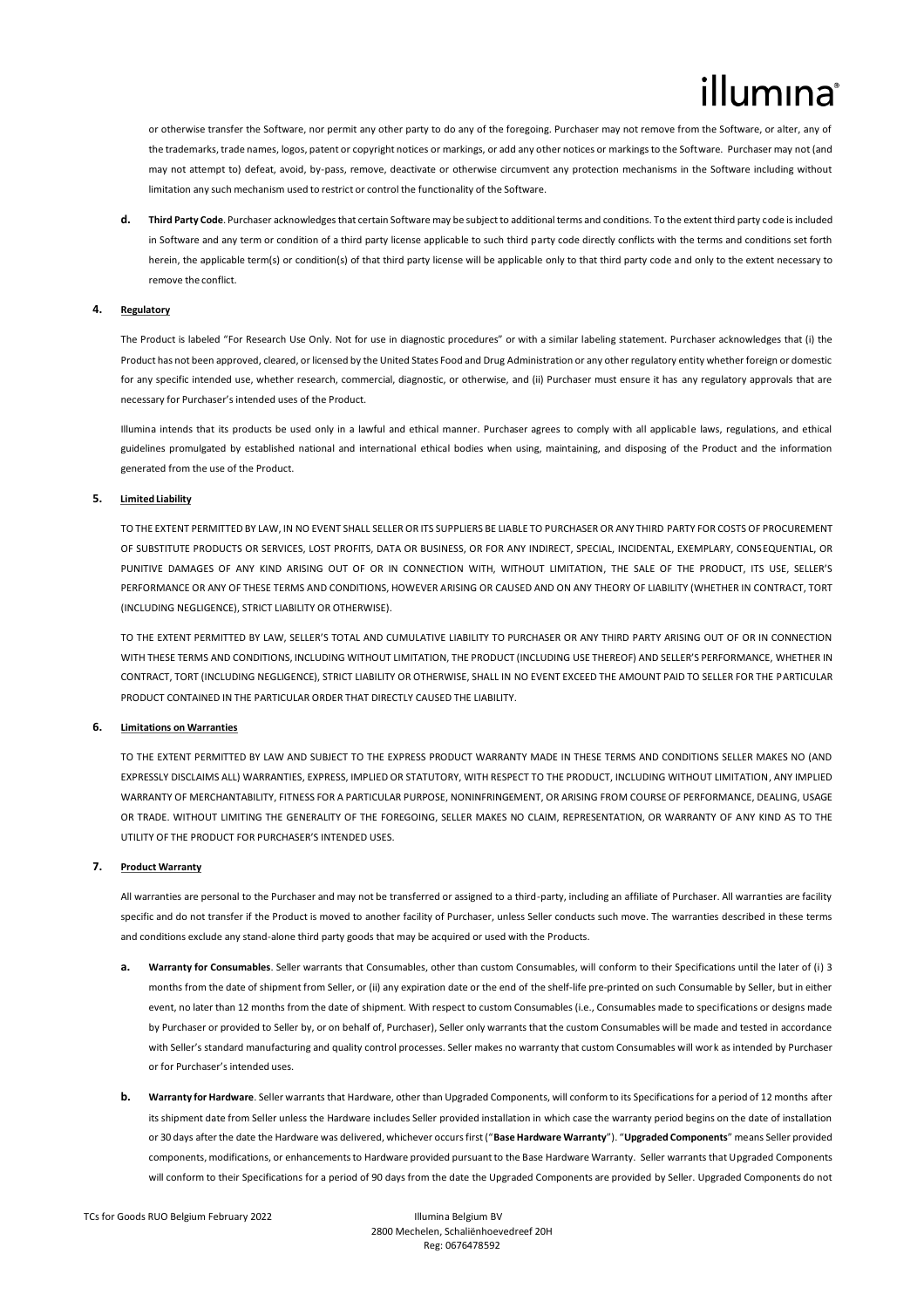extend the Base Hardware Warranty unless the upgrade was conducted by Seller at Seller's facilities in which case the upgraded Hardware shipped to Purchaser comes with a new Base HardwareWarranty.

- **c. Exclusions from Warranty Coverage**. The foregoing warranties do not apply to the extent a non-conformance is due to (i) abuse, misuse, neglect, negligence, accident, improper storage, or use contrary to the Documentation or Specifications, (ii) use that is an Excluded Use, (iii) improper handling, installation, maintenance, or repair (other than if performed by Seller's personnel), (iv) unauthorized alterations, (v) Force Majeure events, or (vi) use with a third party's good (unlessthe Product's Documentation or Specifications expressly state such third party's good is for use with the Product).
- **d. Procedure for Warranty Coverage**. In order to be eligible for repair or replacement under this warranty Purchaser must (i) promptly contact Seller's support department to report the non-conformance, (ii) cooperate with Seller in confirming or diagnosing the non-conformance, and (iii) return the Product, transportation charges prepaid to Seller following Seller's instructions or, if agreed by Seller and Purchaser, grant Seller's authorized repair personnel access to the Product in order to confirm the non-conformance and make repairs.
- **e. Sole Remedy under Warranty**. Seller will, at its option, repair or replace non-conforming Product that is covered by this warranty, provided that Seller can reasonably identify and confirm such nonconformance. The warranty period for repaired or replaced Consumables is 90 days from the date of shipment, or the remaining period on the original Consumables warranty, whichever is later. Hardware may be repaired or replaced with functionally equivalent, reconditioned, or new Hardware or components (if only a component of Hardware is non-conforming). If the Hardware is replaced in its entirety, the warranty period for the replacement is 90 days from the date of shipment or the remaining period on the original Hardware warranty, whichever is later. If only a component is being repaired or replaced, the warranty period for such component is 90 days from the date of shipment or the remaining period on the original Hardware warranty, whichever ends later. The preceding states Purchaser's sole remedy and Seller's sole obligations under the warranty.

## **8. Indemnification**

- **a. Indemnification by Seller**. Subject to these terms and conditions, including without limitation, the Exclusions to Seller's Indemnification Obligations (Section 8(b) below), the Conditions to Indemnification Obligations (Section 8(d) below), Seller shall (i) defend, indemnify and hold harmless Purchaser against any third-party claim or action alleging that the Product when used in accordance with these terms and conditions infringes the valid and enforceable intellectual property rights of a third party, and (ii) pay all settlements entered into, and all final judgments and costs (including reasonable legal fees) awarded against Purchaser in connection with such infringement claim. If the Product or any part thereof, becomes, or in Seller's opinion may become, the subject of an infringement claim, Seller shall have the right, at its option, to (A) procure for Purchaser the right to continue using the Product, (B) modify or replace the Product with a substantially equivalent non-infringing substitute, or (C) require the return of the Product and terminate the rights, license, and any other permissions provided to Purchaser with respect to the Product and refund to Purchaser the depreciated value (as shown in Purchaser's official records) of the returned Product at the time of such return; provided that, no refund will be given for used-up or expired Consumables. This Section states the entire liability of Seller for any infringement of third party intellectual property rights.
- **b. Exclusions to Seller Indemnification Obligations**. For the avoidance of doubt, Seller has no obligation to defend, indemnify or hold harmless Purchaser for any infringement claim to the extent such infringement arises from: (i) use of the Product in any manner or for any Excluded Use, (ii) use of the Product in any manner not in accordance with the rights expressly granted to Purchaser under these terms and conditions, (iii) use of the Product in combination with any third party products, materials, or services (unless the Product's Documentation or Specifications expressly state such third party's good is for use with the Product), (iv) use of the Product to perform any assay or other process not supplied by Seller, (v) Seller's compliance with specifications or instructions forsuch Product furnished by, or on behalf of, Purchaser, or (vi) Purchaser's breach of any of these terms and conditions, (vii) use of stand-alone third party goods that may be acquired or used with the Products (each of (i) – (vii), is referred to as an "**Excluded Claim**").
- **c. Indemnification by Purchaser**. Purchaser shall defend, indemnify and hold harmless Seller, its affiliates, their non-affiliate collaborators and development partners that contributed to the development of the Product, and their respective officers, directors, representatives and employees against any claims, liabilities, damages, fines, penalties, causes of action, and losses of any and every kind (including reasonable legal fees), including without limitation, personal injury or death claims, and infringement of a third party's intellectual property rights, resulting from, relating to, or arising out of any Excluded Claim.
- **d. Conditions to Indemnification Obligations**. The parties' indemnification obligations are conditioned upon the party seeking indemnification (i) promptly notifying the other party in writing of such claim or action, (ii) giving the other party exclusive control and authority over the defense and settlement of such claim or action, (iii) not admitting infringement of any intellectual property right without prior written consent of the other party, (iv) not entering into any settlement or compromise of any such claim or action without the other party's prior written consent, and (v) providing reasonable assistance to the other party in the defense of the claim or action; provided that, the indemnifying party reimburses the indemnified party for its reasonable out-of-pocket expenses incurred in providing suchassistance.

## **9. Payment Terms**

Seller will invoice upon shipment. Subject to Seller's credit review of Purchaser (following which Seller shall inform Purchaser of applicable payment terms), all payments are due within 30 days of the date of the invoice. All amounts due shall be paid in the currency found on the invoice. If payment is made by wire or

TCs for Goods RUO Belgium February 2022 Illumina Belgium BV

2800 Mechelen, Schaliënhoevedreef 20H Reg: 0676478592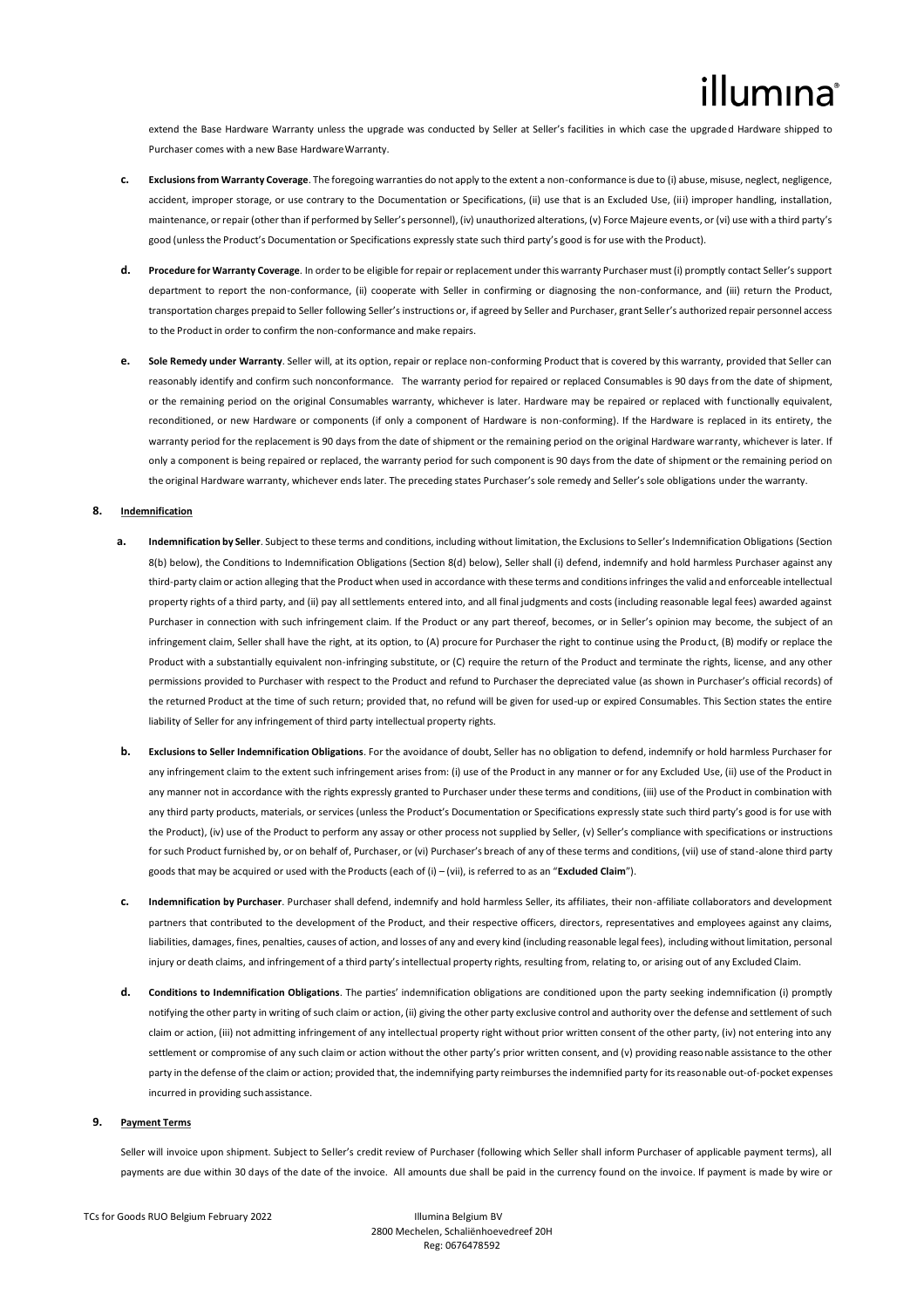other electronic funds transfer, Purchaser is solely responsible for any bank or other fees charged, and will reimburse Seller for any such fees. If any payment is not made by the due date Seller may exercise all rights and remedies available by law.

Purchaser shall pay for all costs (including reasonable attorneys' fees) incurred by Seller in connection with the collection of late payments. Each purchase order is a separate, independent transaction, and Purchaser has no right of set-off against other purchase orders or other transactions with Seller. Seller will determine payment terms on a per-order basis and may modify credit terms in its discretion. Any amounts not paid when due will accrue interest at the rate of 8 % above the European Central Bank Refinancing Rate. Late payment penalties are due without the need for a reminder Additionally, the Seller is entitled to reasonable compensation from the debtor for any recovery costs exceeding that fixed sum and incurred by the debtor's late payment.

### **10. Shipping Terms; Title and Risk of Loss**

Unless otherwise set forth in writing by Seller or otherwise agreed between the parties, all shipments are made DDP (Incoterms 2020) at the address designated by Purchaser at the time of ordering. In all cases, title (except for Software and third-party software) and risk of loss transfers to Purchaser when Product is made available at such address.

## **11. Taxes**

Purchaser agrees that any applicable sales, use, excise, VAT (value added tax), GST (goods and services tax), withholding and other taxes will be calculated based on both the tax rates in effect on the date of shipment and the ship to address for the Product. Any amounts for tax listed on a quotation, if any, are for reference purposes only and are not binding on Seller. All prices and other amounts payable to Seller are exclusive of and are payable without deduction for any taxes, customs duties, tariffs or charges hereafter claimed or imposed by any governmental authority upon the sale of Product, all of which will be paid by Purchaser. In the event Seller is required by law or regulation to pay any such tax, duty or charge, such amount will be added to the purchase price or subsequently invoiced to the Purchaser.

## **12. General**

- **a. Applicability of Terms and Conditions**. These terms and conditions exclusively govern the ordering, purchase, supply, and use of Product, and override any conflicting, amending and/or additional terms contained in any purchase orders, invoices, or similar documents all of which are hereby rejected and are null and void. Seller's failure to object to any such terms shall not constitute a waiver by Seller, nor constitute acceptance by Seller of such terms and conditions. Third party products may be subject to additional terms and conditions.
- **b. Order Changes/Cancellations**. Orders for Products may not be changed or cancelled once placed.
- **c. Governing Law**. The governing law of these terms and conditions shall be the substantive law of Belgium. Seller and Purchaser agree that the United Nations Convention on Contracts for the International Sale of Goods shall not apply.
- **d. Arbitration**. Any dispute or claim arising out of these terms and conditions or its subject matter or formation including its existence, validity or termination, shall be referred to and finally resolved by confidential binding arbitration conducted in the English language to be held in London England before one arbitrator appointed under the rules of the London Court of International Arbitration ("LCIA Rules") and administered under the LCIA Rules, which are deemed to be incorporated by reference into this clause. In all cases of arbitration hereunder each party shall bear its own costs and expenses and an equal share of the arbitrator's and administrator's fees of arbitration; neither party nor an arbitrator may disclose the existence, content, or results of any arbitration without the prior written consent of both parties, unless required by law; the decision of the arbitrator shall be final and binding on the parties, provided that, the arbitrator shall not have the authority to alter any explicit provision of these terms and conditions; judgment on the award may be entered in any court having jurisdiction. This clause shall not preclude the parties from seeking provisional remedies in aid of arbitration from a court of appropriate jurisdiction. Seller and Purchaser agree that the United Nations Convention on Contracts for the International Sale of Goods shall not apply to these terms and conditions, including any terms in the Documentation.
- **e. Representations and Warranties**. Purchaser is not an authorized dealer, representative, reseller, or distributor of any of Seller's, or its affiliates', products or services. Purchaser represents and warrants that it (i) is not purchasing the Product on behalf of a third party, (ii) is not purchasing the Product in order to resell or distribute the Product to a third party, (iii) is not purchasing the Product in order to export the Product from the country into which Seller shipped the Product pursuant to the ship-to address designated by Purchaser at the time of ordering ("Ship-To Country"), and (iv) will not export the Product out of the Ship-To Country.
- **f. Remedies for Breach**. In addition to any remedies specified elsewhere under these terms and conditions, and any remedies available to Seller under law or in equity, in the event Purchaser breaches these terms and conditions, including without limitation Sections 2-4, Seller may do any, all, or any combination of the following: (i) cease performance, including without limitation, cease further shipments of Product, (ii) terminate the rights granted to Purchaser pursuant to Section 2 (Rights to Product Upon Purchase), (iii) terminate any service contracts then in effect for affected Product, (iv) terminate any remaining product warranty for the affected Product, or (v) require Purchaser to immediately pay any unpaid invoices.
- **g. Service Contracts**. If a Seller extended service contract for Hardware is being provided, then Seller's standard terms and conditions for such service contract

TCs for Goods RUO Belgium February 2022 Illumina Belgium BV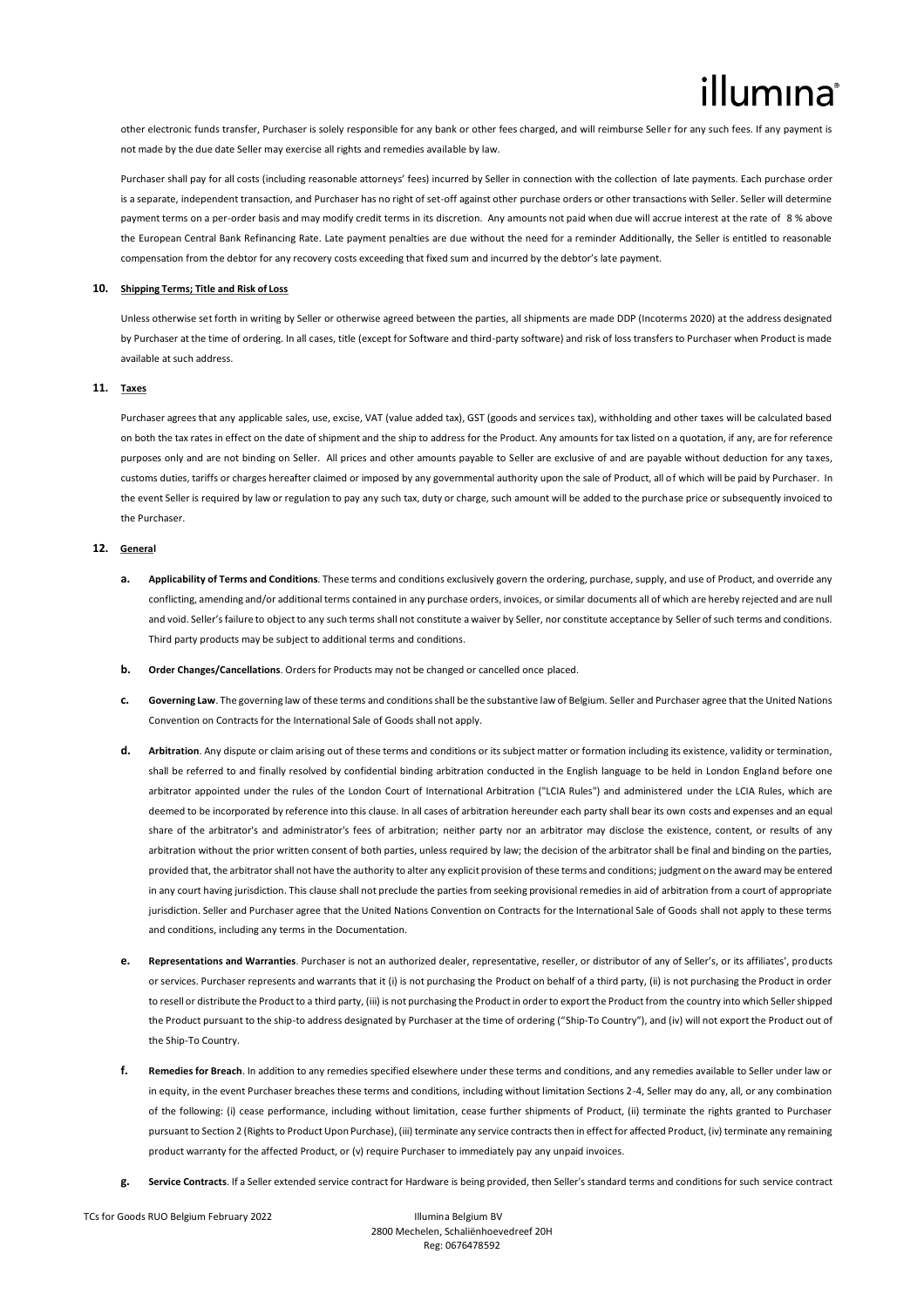## lumına

shall exclusively govern such extended service contract. Purchaser agrees that all service contracts are both personal to Purchaser and facility specific: services contracts cannot be transferred to a third party and may not be transferred to a new facility if the Hardware is relocated.

- **h. Future Products**. Any future products and/or services ("**Unreleased Products**") are subject to new part numbers, pricing, and specifications and the acquisition of Product hereunder is not in reliance on the availability of any Unreleased Products.
- **i. Seller Affiliates**. Any actions or rights that may be performed or exercised by Seller may be performed or exercised by Seller itself or by any of its affiliates. By way of non-limiting example, Seller's affiliates may carry outshipment, servicing, invoicing and receipt of payment.
- **j.** Force Majeure. Seller is not responsible for any failure to perform or delay attributable in whole or in part to any cause beyond its reasonable control, including but not limited to acts of God, fire, flood, tornado, earthquake, hurricane, lightning, government actions, actual or threatened acts of war, terrorism, civil disturbance or insurrection, sabotage, labor shortages or disputes, failure or delay in delivery by Seller's suppliers or subcontractors, transportation difficulties, shortage of energy, raw materials or equipment, or Purchaser's fault or negligence. In the event of any such delay the delivery date shall be deferred for a period equal to the time lost by reason of thedelay.
- **k. Notices**. Any notice required or permitted shall be in writing and shall be deemed received when (i) delivered personally; (ii) 5 days after having been sent by registered or certified mail, return receipt requested, postage prepaid (or 10 days for international mail); or (iii) 1 day after deposit with a commercial express courier that provides written verification ofreceipt.
- **l. Seller Information**. Seller may maintain and use a database of orders and account information pertaining to Purchaser for purposes of order processing, maintaining records, assisting with future orders of Purchaser, and compliance with applicable laws and regulations. Purchaser may not disclose any financial terms of this transaction to any third party without the prior written consent of the Seller, except as (and only to the extent) required by securities or other applicable law. Purchaser grants to Seller a non-exclusive, fully paid-up, royalty-free, worldwide, irrevocable, perpetual right and license, with the right to sublicense, to use and commercialize in any mannersuggestions, ideas or comments provided by Purchaser to Seller related to the Products.
- **m. Export Compliance**. The Products, any related technology, or information provided to Purchaser may be subject to restrictions and controls imposed by United States export control laws and regulations and other countries' applicable export control laws and regulations. Notwithstanding anything to the contrary in these terms and conditions, Purchaser agrees not to export, re-export, transfer, distribute, release, or use the Products, any related technology, or information sold to Purchaser into, any country or to any person or entity, or in any manner, in violation of such controls or any other laws, rules or regulations of any country, state or jurisdiction.
- **n. Healthcare Law Compliance**. Purchaser acknowledges and agrees that as a healthcare company, Seller, and Seller's affiliates, may be required by applicable law and regulation ("Healthcare Laws") to disclose the existence of these terms and conditions, the terms herein including financial terms, and the subject matter (e.g., the U.S. Sunshine Act, and state and foreign equivalents). Seller agrees it, and its affiliates, will disclose the least amount of information as possible in order to comply with such HealthcareLaws.
- **o. Publicity**. Purchaser agreesthat it shall not issue any press release or make any public statementregarding acquisition of the Products, without prior written approval from Seller, which approval shall not be unreasonably withheld or delayed.
- **p. Waste Electrical and Electronic Equipment (WEEE) and Waste Industrial Batteries and Accumulators (WIBA) Compliance**. The Purchaser shall exclusively finance the collection and delivery of WEEE and WIBA to the recycler's address specified by the Seller, as required by the Directive 2002/96/EC and applicable national law. This clause applies to all new electrical and electronic equipment (EEE) put on the market by the Seller after 13 August 2005 (known as new WEEE), as well as all EEE put on the market before 13 August 2005 (known as historic WEEE) which becomes waste as a result of a purchase of new EEE from the Seller after August 2005. If the Purchaser resells the EEE to a customer, the Purchaser will ensure that this clause in its entirety is included in the contractual arrangements governing the sale to the customer. The Purchaser agrees to indemnify and keep indemnified and hold harmless the Seller and ENVIRON (as the operator of B2BWEEE- Scheme) from and against all costs and expenses which ENVIRON or the Seller incurs or suffers, as a result of a direct or indirect breach or negligent performance or failure in performance by the Purchaser of its obligations in this clause. For further information, please contact your local Illumina sales representative.
- **q. Miscellaneous**. Except as expressly stated in these terms and conditions, no right or license under any of Seller, or Seller's affiliates, intellectual property rights is or are granted expressly, by implication, or by estoppel. All references to days mean calendar days unless specifically stated otherwise. Seller may cease performance (including cancellation of any order outstanding) immediately without liability to Purchaser if Purchaser becomes the subject of a voluntary or involuntary petition in bankruptcy or any proceeding relating to insolvency, receivership, liquidation or composition for the benefit of creditors. These terms and conditions represent the entire agreement between the parties regarding the subject matter hereof and supersede all prior discussions, communications, agreements, and understandings of any kind between the parties. No amendment to these terms or waiver of any right, condition, or breach will be effective unless made in a writing agreement signed by both parties. If any provision is held invalid or unenforceable, such provision shall be enforced to the maximum extent permissible so as to give effect to the intent of the parties, and the remaining terms will continue in full force and effect. The failure of either party to exercise any right granted herein or to require any performance of any term or the waiver by either party of any breach shall

2800 Mechelen, Schaliënhoevedreef 20H Reg: 0676478592